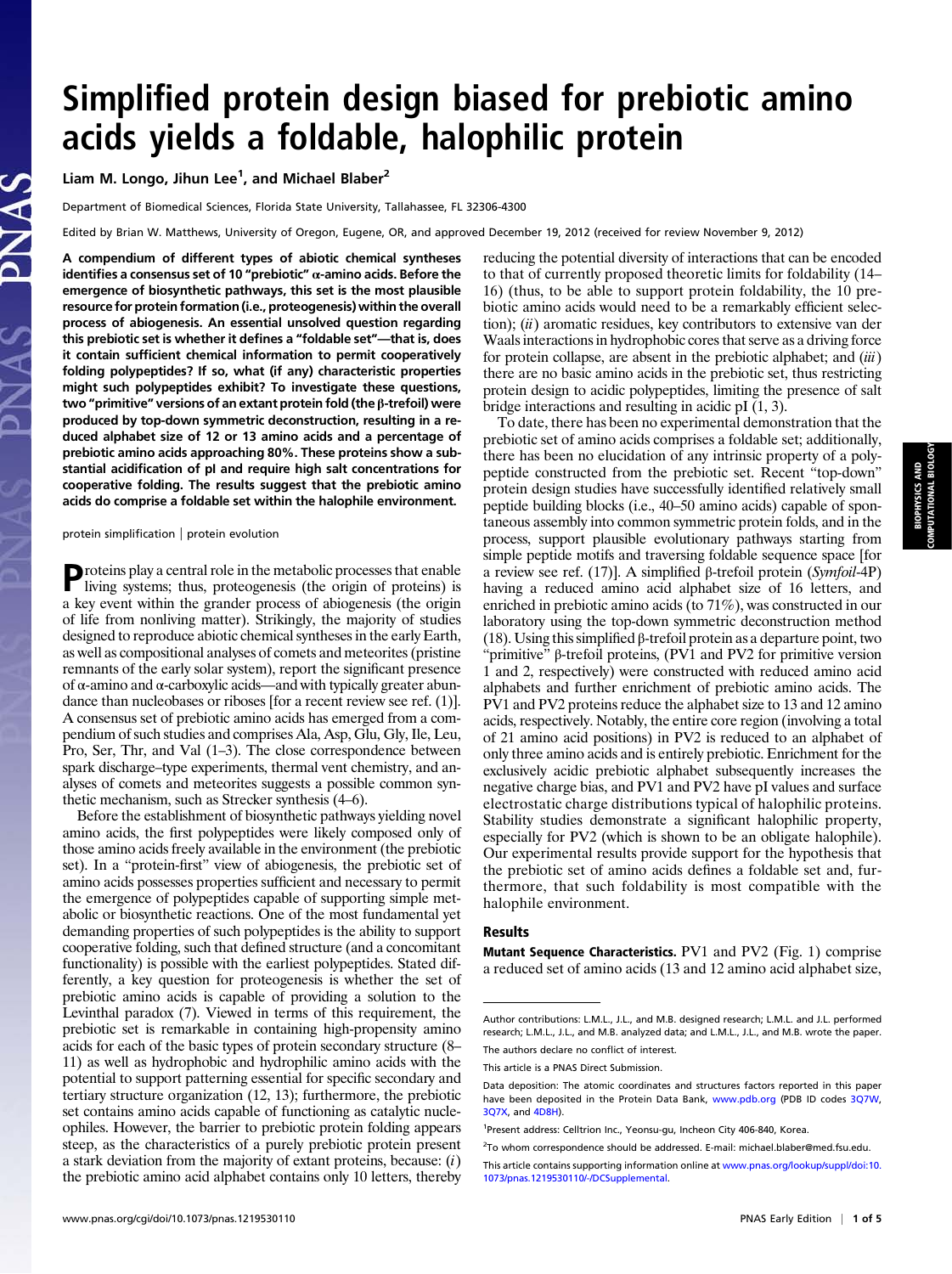|            |  | 115 - 20 25 30 35 40 45 50 52<br>PKLLYCSNGG---HFLRILPDGTVDG--TRDRSDQHIQLQLSAESVG                                          |          |
|------------|--|---------------------------------------------------------------------------------------------------------------------------|----------|
|            |  |                                                                                                                           |          |
| 55         |  | 60 65 70 75 80 85                                                                                                         | 90<br>93 |
|            |  | EVYIKS TETG - - - QYL A MDTD G LLYG - - - SQ T PNEE C LFLE R LEEN H                                                       |          |
|            |  | 95 100 105 110 115 120 125 130 135 140                                                                                    |          |
|            |  | YNTYISK KHAEK NWFV G LKKN G SCKR G PRTH Y GQKA I LFLP L PVSS D                                                            |          |
| Symfoil-4P |  |                                                                                                                           |          |
|            |  | 15 20 25 30 35 40 45 50 52                                                                                                |          |
|            |  | PV LLKS T ET G Q YL R INPD G TVD G T RD R SD PH I Q F Q I S P E GN G                                                      |          |
|            |  | 55 60 65 70 75 80 85 90 93                                                                                                |          |
|            |  | EVLLKST ETG QYL R INPD G TVD G T RD R SD PH I QF QI S PE GN G                                                             |          |
| 95 —       |  | 100 103107 110 115 119123 125 130 135 140                                                                                 |          |
|            |  | EVLLKST ETG Q YL R INPD G TVD G T RD R SD PH I Q F Q I S P E GN G                                                         |          |
|            |  |                                                                                                                           |          |
|            |  |                                                                                                                           |          |
| PV1        |  | 15 20 25 30 35 40 45 50 52                                                                                                |          |
|            |  | EVLLRST ETG Q FL R INPD G TVD G T RD R SD PG I Q F Q I S P E GN G                                                         |          |
|            |  | 55 60 65 70 75 80 85 90 93                                                                                                |          |
|            |  | EVLLRST ETG Q FL R INPD G TVD G T RD R SD PG I Q F Q I S P E GN G                                                         |          |
|            |  | 95 100 103107 110 115 119123 125 130 135 140                                                                              |          |
|            |  | EVLLRST ET G Q FL R INPD G TVD G T RD R SD PG I Q F Q I S P E GN G                                                        |          |
|            |  |                                                                                                                           |          |
|            |  |                                                                                                                           |          |
|            |  | PV2 15 20 25 30 35 40 45 50 52                                                                                            |          |
|            |  | EVLLRST ETG QLL R INPD G TVD G T RD R SD PG I QL QI S PEGN G                                                              |          |
|            |  | 55 60 65 70 75 80 85 90 93                                                                                                |          |
|            |  | EVLLRST ETG QLL R INPD G TVD G T RD R SD PG I QL QI S PEGN G                                                              |          |
|            |  | 95  100  103107  110  115  119123  125  130  135  140<br>EVLLRST ET G Q L L R INPD G TVD G T RD R SD PG I QL QI S PE GN G |          |

Fig. 1. Amino acid sequence of FGF-1, Symfoil-4P, PV1, and PV2 mutants (single letter code). The sequences are aligned by the threefold axis of rotational symmetry internal to the β-trefoil fold (i.e., each line is one trefoilfold repeat element within the overall β-trefoil structure). The numbering of Symfoil-4P, PV1, and PV2 amino acids is based upon corresponding positions in FGF-1. The shaded positions identify amino acids belonging to the prebiotic set.

respectively) and biased for the prebiotic alphabet (74% and 79% prebiotic, respectively) (Fig. 2). PV1 contains six aromatic amino acids: three Phe residues within the central hydrophobic core (positions 44, 85, and 132) and an additional three within isolated "minicore" regions (positions 22, 64, and 108) (19). In PV2, all six buried Phe residues have been mutated to Leu to generate a protein devoid of aromatic residues. In contrast to FGF-1 (which has a charge bias of +5 and a pI of 7.88), the Symfoil-4P protein is more acidic (charge bias –5 and pI of 4.70) (Fig. 2). PV1 and PV2 substantially extend such acidity (charge bias −9 and pI 4.36, in both cases) in response to the acidic bias of the prebiotic set. Despite the amino acid compositional changes resulting from the restrictions of the prebiotic alphabet, plots of β-sheet propensity, β-turn propensity, and hydropathy for FGF-1, PV1, and PV2 show that PV1 and PV2 preserve the essential secondary structure and hydrophobic-polar patterning charac-teristics intrinsic to the β-trefoil architecture [\(Fig. S1\)](http://www.pnas.org/lookup/suppl/doi:10.1073/pnas.1219530110/-/DCSupplemental/pnas.201219530SI.pdf?targetid=nameddest=SF1).

X-Ray Crystallography. Both PV1 and PV2 produced diffractionquality crystals, and all crystals grew from 1.5 M ammonium sulfate, ∼0.1 M lithium sulfate, and 0.1 M Tris buffer pH 7.0–7.4 [\(Table S1](http://www.pnas.org/lookup/suppl/doi:10.1073/pnas.1219530110/-/DCSupplemental/pnas.201219530SI.pdf?targetid=nameddest=ST1)). Global differences between the structures of PV1 and PV2 are small, as demonstrated by a  $C\alpha$  rmsd of 0.38 Å. Structural perturbations near the sites of mutation are largely restricted to minor movement of local side chains  $C\alpha$  rmsd values within 4.5 Å (∼12 residues) of the mutation sites are<0.3 Å]. An overlay of PV1 or PV2 onto Symfoil-4P yields  $C\alpha$  rmsd values of 0.5–0.6 Å, indicating general structural conservation in response to the increase in prebiotic amino acids. The core region of the β-trefoil fold, including the main central core and the three peripheral minicores, comprises 21 positions [\(Fig. S2\)](http://www.pnas.org/lookup/suppl/doi:10.1073/pnas.1219530110/-/DCSupplemental/pnas.201219530SI.pdf?targetid=nameddest=SF2) (19, 20). In FGF-1, this group has an alphabet of seven types of amino acids, burying 96 carbons in total, and having 67% prebiotic amino acid composition ([Fig. S3](http://www.pnas.org/lookup/suppl/doi:10.1073/pnas.1219530110/-/DCSupplemental/pnas.201219530SI.pdf?targetid=nameddest=SF3)). The Symfoil-4P protein has a reduced core-packing alphabet size of five amino acids, resulting principally from the elimination of buried free thiols as well as elimination of an asymmetric secondary structure involving Met67 (18, 21). The Symfoil-4P core-packing group buries 99 carbons, or three more than the FGF-1 protein. However, compared with FGF-1, Symfoil-4P exhibits a significant reduction in core-packing defects (due principally to the imposition of tertiary structure symmetry; [Fig. S2\)](http://www.pnas.org/lookup/suppl/doi:10.1073/pnas.1219530110/-/DCSupplemental/pnas.201219530SI.pdf?targetid=nameddest=SF2). The Symfoil-4P corepacking group also increases the percentage of prebiotic amino acids of this region to 83%. The PV1 mutant reduces the corepacking alphabet size further to four amino acids and, compared with Symfoil-4P, has no reduction in total number of carbons, has an essentially equivalent core-packing efficiency, and has an unchanged percentage of core prebiotic amino acids (83%). In contrast, the PV2 mutant core packing is achieved with an alphabet size of only three amino acids (comprising Leu, Ile, and Val), and is exclusively prebiotic [\(Fig. S3](http://www.pnas.org/lookup/suppl/doi:10.1073/pnas.1219530110/-/DCSupplemental/pnas.201219530SI.pdf?targetid=nameddest=SF3)). The PV2 core buries 81 carbons a substantial reduction from the 99 in PV1. The calculated loss of side chain volume for a total of six Phe $\rightarrow$ Leu mutations is 139 Å<sup>3</sup> (22). The PV2 crystal structure (solved under high-salt conditions) shows that the protein cannot adjust completely to avoid packing defects—several cavities within the core of PV2 are detectable using 1.2Å probe radius, with a combined volume of 57 Å<sup>3</sup> [\(Fig. S2\)](http://www.pnas.org/lookup/suppl/doi:10.1073/pnas.1219530110/-/DCSupplemental/pnas.201219530SI.pdf?targetid=nameddest=SF2).

Differential Scanning Calorimetry. Stability studies using differential scanning calorimetry (DSC) were performed in both low (0.1 M) and high (2.0 M; i.e., 33% saturated) NaCl solutions. Both conditions provide sufficient ionic strength to screen electrostatic interactions; thus, the differential salt stability evaluates Hofmeister effects. Thermal denaturation of FGF-1 in 0.1 M NaCl occurs concomitant with irreversible precipitation as evidenced by sharp exothermic signal subsequent to initial denaturation endotherm [resulting in large apparent negative  $\Delta C_p$  (constant pressure heat capacity)] and visible turbidity of the sample (23). Although soluble in 2.0 M NaCl, FGF-1 similarly precipitates upon thermal denaturation; however, 2.0 M NaCl stabilizes FGF-1 by ∼+16 °C (as determined from the difference in apparent endotherm peak) ([Table S2\)](http://www.pnas.org/lookup/suppl/doi:10.1073/pnas.1219530110/-/DCSupplemental/pnas.201219530SI.pdf?targetid=nameddest=ST2). Symfoil-4P is a hyperthermophile with a melting temperature of 85 °C in 0.1 M NaCl buffer. In the presence of 2.0 M

| Amino Acid              | FGF-1          | Symfoil-4P     | PV <sub>1</sub> | PV <sub>2</sub> |
|-------------------------|----------------|----------------|-----------------|-----------------|
| A                       | 4              |                |                 |                 |
| с                       | 3              |                |                 |                 |
| D                       | $\overline{7}$ | 12             | 12              | 12              |
| E                       | 8              | 8              | 9               | 9               |
| F                       | 4              | 3              | 6               |                 |
| Ġ                       | 12             | 15             | 18              | 18              |
| н                       | 5              | з              |                 |                 |
| П                       | 5              | 9              | 9               | 9               |
| ĸ                       | 9              | 3              |                 |                 |
| L                       | 16             | 9              | 9               | 15              |
| M                       | 1              |                |                 |                 |
| N                       | 6              | 6              | 6               | 6               |
| P                       | $6\phantom{1}$ | 10             | 9               | 9               |
| Q                       | 6              | 9              | 9               | 9               |
| R                       | 6              | 9              | 12              | 12              |
| S                       | 10             | 9              | 9               | 9               |
| T                       | 8              | 12             | 12              | 12              |
| $\overline{\mathsf{V}}$ | 5              | $6\phantom{1}$ | $6\phantom{1}6$ | 6               |
| W                       | 1              |                |                 |                 |
| Y                       | 7              | 3              |                 |                 |
| Alphabet size           | 20             | 16             | 13              | 12              |
| Charge bias             | $+5$           | -5             | -9              | -9              |
| pl                      | 7.88           | 4.70           | 4.36            | 4.36            |
| Aromatic res.           | 12             | 6              | 6               | 0               |
| % Pre-biotic            | 62             | 71             | 74              | 79              |

Fig. 2. Amino acid composition of FGF-1, Symfoil-4P, PV1, and PV2 mutants. Also shown are the alphabet size, charge bias, pI, number of aromatic residues, and % prebiotic amino acids for each protein. The shaded positions identify amino acids belonging to the prebiotic set.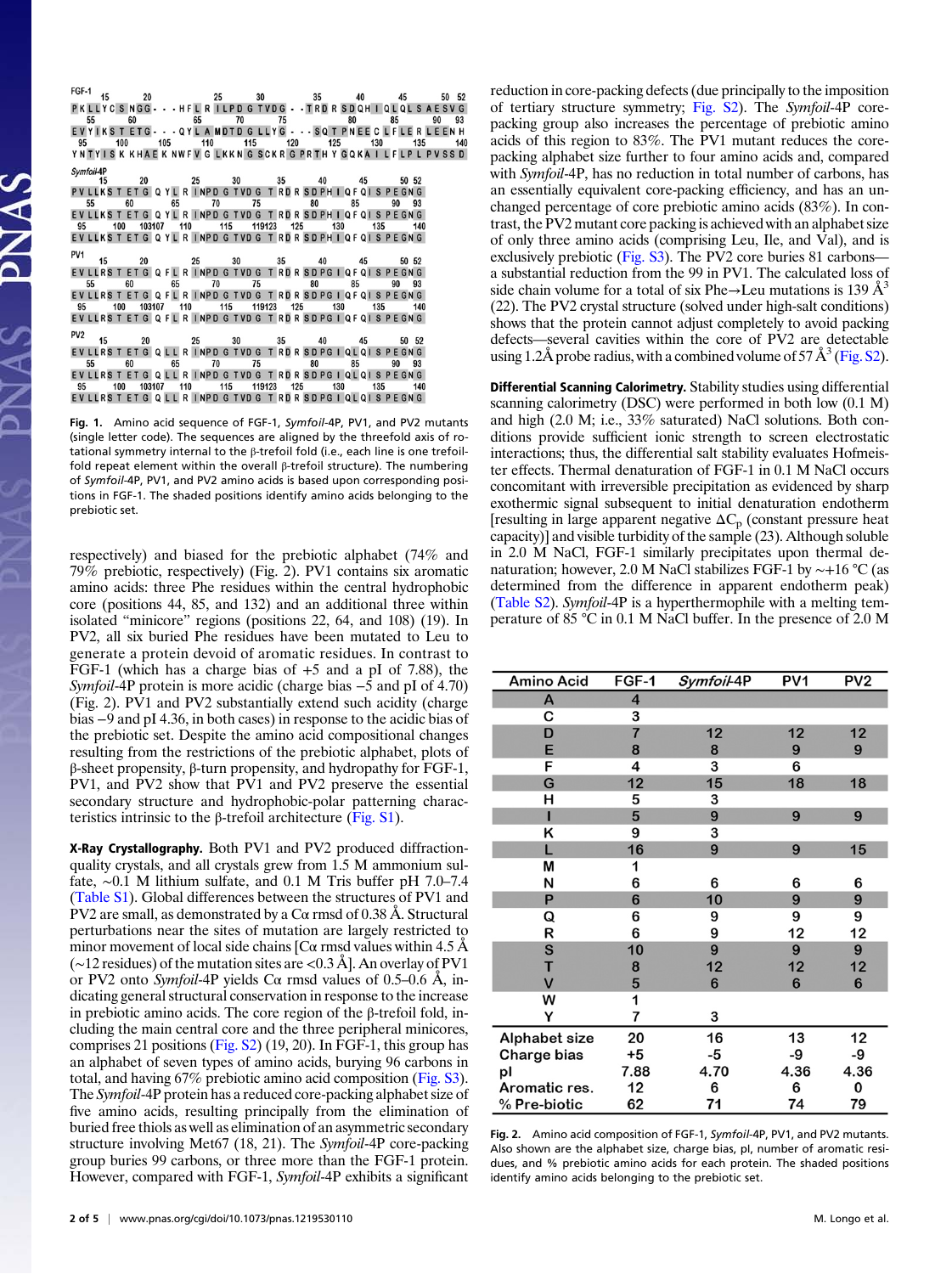NaCl, the melting temperature of *Symfoil*-4P increases by ~+15 °C to 100.4 °C (essentially at the limit of the DSC analysis). Symfoil-4P exhibits good agreement with the two-state denaturation model under low-salt conditions; however, under high-salt conditions the posttransition (i.e., denatured state) baseline is not accessible within the temperature limit of the instrument and thus it is not possible to accurately determine  $\Delta C_p$ . The PV1 protein is soluble and exhibits good agreement with a two-state denaturation model under both low- and high-salt conditions. In reference to Symfoil-4P, the PV1 mutant is destabilized (by −14.3 °C in 0.1 M NaCl and −12.1 °C in 2.0 M NaCl). Similar to FGF-1 and Symfoil-4P, the high-salt condition stabilizes the PV1 mutant (by ∼+18 °C). The PV2 protein is soluble upon thermal denaturation under both low- and high-salt conditions and exhibits good agreement with the two-state denaturation model. In reference to Symfoil-4P, the PV2 mutant is drastically destabilized  $[\Delta T_m$  (melting temperature) is a substantial −50.8 °C in 0.1 M NaCl and −35.9 °C in 2.0 M NaCl]. In the low-salt buffer, PV2 is partially unfolded (0.86 fractionally native state) even at 20.9 °C—the temperature of maximum stability [i.e., where  $\Delta S$  (entropy change) = 0]. Compared with 0.1 M NaCl, PV2 is stabilized in 2.0 M NaCl by a substantial +30.3 °C (with  $T_m$  increasing to 64.5 °C). The temperature of maximum stability for PV2 under high-salt conditions is 43.8 °C, and in contrast to the low-salt condition, the protein is >0.99 fractional native state.

#### **Discussion**

NaCl is the most common salt dissolved in the Earth's hydrosphere. In the Hoffmeister series, both Na<sup>+</sup> and Cl<sup>−</sup> ions define the boundary between kosmotrope (salting-out, or stabilizing) and chaotrope (salting-in, or denaturing) ions. With the primary Hofmeister property contributed by the anion, Cl<sup>−</sup> is considered a weak chaotrope (24–26). Perhaps because of its central position in the Hofmeister series, NaCl exhibits stabilizing, destabilizing, or neutral effects upon stability depending on the specific protein (27–29). FGF-1 (historically known as "acidic FGF") is stabilized by high NaCl (Fig. 3); however, it is not an obligate halophile in that it is essentially fully folded in low-salt buffer (although thermal denaturation is irreversible).

The exclusively prebiotic hydrophobic core design in the PV2 protein was accomplished with a substantial loss of hydrophobic volume and corresponding introduction of packing defects (i.e., voids) within the core [\(Fig. S2\)](http://www.pnas.org/lookup/suppl/doi:10.1073/pnas.1219530110/-/DCSupplemental/pnas.201219530SI.pdf?targetid=nameddest=SF2). In this regard, the core packing of PV2 can be considered as highly inefficient, as might be expected for the earliest proteins that have yet to undergo any evolutionary optimization. Consequently, in low-salt buffer, PV2 is only fractionally folded even at its temperature of maximum stability. However, high salt stabilizes the PV2 protein, shifting its  $T_m$  into the region of high-mesophile/low-thermophile stability and exhibiting >99% fractional native state; thus, by the criteria of efficient foldability, PV2 is an obligate halophilic protein. Although high salt also stabilizes PV1, it is not essential for folding stability because the aromatic residues in the core result in efficient hydrophobic packing within the β-trefoil architecture. Halophile proteins are characterized as having reduced hydrophobicity, and denaturation under low-salt conditions (30, 31), descriptions that characterize PV2.

The PV1 and PV2 proteins exhibit a high negative surface charge density (Fig. 4), which is a consequence of the exclusively acidic nature of the prebiotic set of amino acids. A high negative surface charge density is a characteristic feature of halophilic proteins, enabling them to remain soluble in high salt via carboxylate binding of solvated metal cations (32). The pI of the halophile proteome is unique in having an exclusively acidic distribution with a median value of ∼4.5, whereas all other proteomes have both an acidic (pI  $\sim$ 5.0) and basic (pI  $\sim$ 10.0) distribution (33, 34). The pI of the PV1 and PV2 proteins is 4.36 (in both cases), resulting from a proportional increase in the prebiotic Asp and Glu amino acids, and



Fig. 3. DSC endotherms collected in the presence of low (0.1 M) and high (2.0 M) NaCl. All proteins exhibit increased thermal stability under the high-salt condition. However, although the FGF-1 protein is insoluble upon thermal denaturation under both low- and high-salt conditions, the Symfoil-4P, PV1, and PV2 proteins remain soluble. Under low-salt conditions, the PV2 protein, although soluble, is partially unfolded; however, under high-salt conditions the PV2 protein is essentially fully folded. Thus, PV2 exhibits characteristics of an obligate halophile.

falls within the halophile regime. Overall therefore, when comparing the properties of PV1 and PV2 with the original mesophile FGF-1 protein, distinct halophile features of acidic pI and negative surface charge density have emerged; in the case of PV2, an obligate requirement of high salt for efficient foldability has emerged. This experimental result supports a previous hypothesis that prebiotic proteins would most likely be halophilic (1).

In the present study, we have produced a protein (PV2) that contains prebiotic amino acids at ∼80% of positions (100% in the core region) and successfully reduced the amino acid alphabet, including elimination of aromatic residues, while retaining foldability. The PV2 design also maintains both the essential hydrophobic/hydrophilic patterning and the secondary-structure propensity profile characteristic of the β-trefoil fold (as represented by FGF-1) ([Fig.](http://www.pnas.org/lookup/suppl/doi:10.1073/pnas.1219530110/-/DCSupplemental/pnas.201219530SI.pdf?targetid=nameddest=SF1) [S1\)](http://www.pnas.org/lookup/suppl/doi:10.1073/pnas.1219530110/-/DCSupplemental/pnas.201219530SI.pdf?targetid=nameddest=SF1). Thus, the present results suggest that the set of 10 prebiotic amino acids contains all sufficient and necessary chemical information to enable protein folding; this is a remarkable result given that 10 amino acids is at the theoretical minimum limit for a foldable set. These results also suggest an environmental requirement for such foldability; namely, the halophile environment. Further investigation into prebiotic protein design may therefore identify a critical role for the halophile environment in early proteogenic and therefore abiogenic events.

#### Materials and Methods

Protein Design. The Symfoil-4P protein (Fig. 1), a synthetic, symmetric β-trefoil protein derived from FGF-1 by the method of top-down symmetric deconstruction (18, 21), was used as the starting point for development of mutant forms having a reduced amino acid alphabet enriched for prebiotic amino acids. Briefly, top-down symmetric deconstruction is a protein design methodology that begins with a foldable protein having identifiable structural symmetry and attempts to simplify the protein structure by mutational "transforms" (targeting different types of secondary structures or regions of the protein) that enforce a symmetric constraint; a basic principle of the method is to begin in foldable sequence space and not deviate from such space during mutation (17). Symfoil-4P comprises a 16-amino acid alphabet (being devoid of Ala, Cys, Met, and Trp residues), with 10 of these amino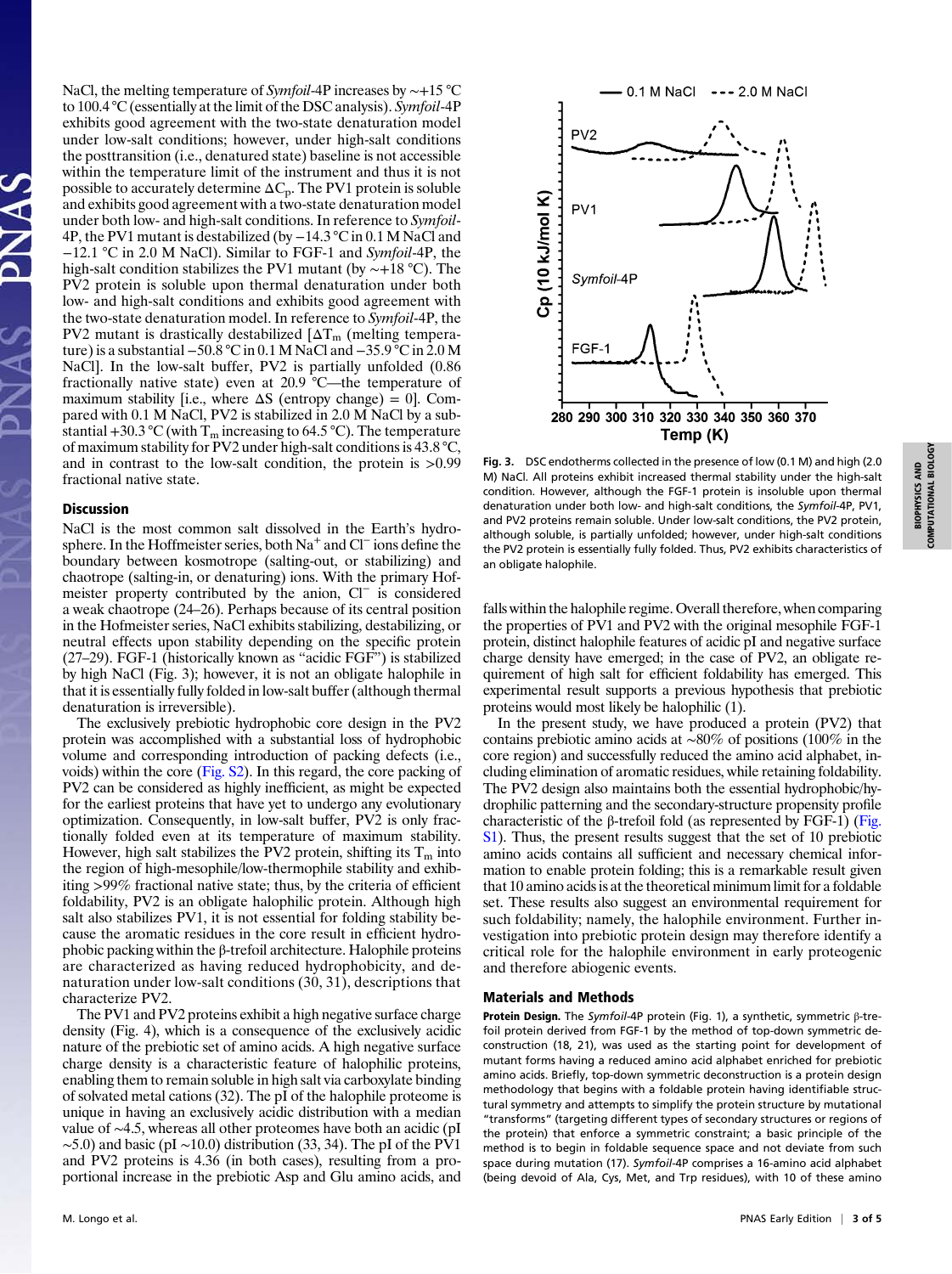

Fig. 4. Surface electrostatic charge distribution of FGF-1 and PV2 proteins. Beneath each surface representation is an associated ribbon diagram in the same orientation. The left-most image of each pair is a side view; the right-most image is rotated 90° about the horizontal axis to provide a bottom view of the overall β-barrel structure. Positive charge density is indicated by blue, and negative by red. The (a)symmetric features of each protein can be appreciated in the rightmost (bottom) view in each case. The acidic nature of the prebiotic set of amino acids is evident with the enrichment of such residues in the PV2 protein.

acids belonging to the prebiotic set (Fig. 2). The least frequent residues in Symfoil-4P (with single examples at threefold symmetry-related positions) include Phe, His, Lys, and Tyr residues.

For PV1, the goal was to reduce the alphabet further to 13 amino acids and enrich for prebiotic amino acids by substituting all Lys residues (positions 15, 57, and 98) to Arg (alphabet reduction), substituting all Tyr residues (positions 22, 64, and 108) to Phe (alphabet reduction), and substituting all His residues (positions 41, 82, and 129) to Gly (prebiotic enrichment). The Lys→Arg and Tyr→Phe substitutions were considered conservative substitutions with likelihood of minimum structural perturbation. The His→Gly mutations occur within a solvent-exposed turn position in which Gly is a common residue (35). Overall, the design of PV1 involved a significant reduction in alphabet size (from 16 to 13 amino acids) combined with an increase in fraction of prebiotic amino acids from 71% (Symfoil-4P) to 74% (Fig. 2).

The primary design goal for PV2 was to create an entirely prebiotic corepacking group at the 21 buried positions in the β-trefoil fold, with further reduction in alphabet size and increase in fraction of prebiotic amino acids compared with PV1. The PV2 protein used PV1 as a background and introduced either Leu, Ile, or Val mutations simultaneously at positions 22, 44, 64, 85, 108, and 132. These positions are all aromatic residues in Symfoil-4P (Phe and Tyr) and PV1 (Phe) (Fig. 1). Val mutations at these core positions resulted in a nonfolded and insoluble protein. Ile mutations yielded some soluble protein; however, the yield of soluble protein appeared notably higher with the Leu mutations; thus, Ile and Val mutations were not pursued further. Overall, the design of PV2 involved a further reduction in alphabet size compared with PV1 (from 13 to 12 amino acids) combined with an increase in fraction of prebiotic amino acids from

- 1. Longo LM, Blaber M (2012) Protein design at the interface of the pre-biotic and biotic worlds. Arch Biochem Biophys 526(1):16–21.
- 2. Doi N, Kakukawa K, Oishi Y, Yanagawa H (2005) High solubility of random-sequence proteins consisting of five kinds of primitive amino acids. Protein Eng Des Sel 18(6): 279–284.
- 3. McDonald GD, Storrie-Lombardi MC (2010) Biochemical constraints in a protobiotic earth devoid of basic amino acids: The "BAA(-) world." Astrobiology 10(10):989–1000.
- 4. Huber C, Wächtershäuser G (2006)  $\alpha$ -Hydroxy and  $\alpha$ -amino acids under possible Hadean, volcanic origin-of-life conditions. Science 314(5799):630–632.
- 5. Lerner NR, Peterson E, Chang S (1993) The Strecker synthesis as a source of amino acids in carbonaceous chondrites: Deuterium retention during synthesis. Geochim Cosmochim Acta 57(19):4713–4723.
- 6. Wolman Y, Haverland WJ, Miller SL (1972) Nonprotein amino acids from spark discharges and their comparison with the Murchison meteorite amino acids. Proc Natl Acad Sci USA 69(4):809–811.
- 7. Levinthal C (1969) How to fold graciously. Mossbauer Spectroscopy in Biological Systems, eds DeBrunner JTP, Munck E (Univ of Illinois Press, Champaign, IL) pp 22–24.
- 8. Pace CN, Scholtz JM (1998) A helix propensity scale based on experimental studies of peptides and proteins. Biophys J 75(1):422–427.
- 9. Street AG, Mayo SL (1999) Intrinsic beta-sheet propensities result from van der Waals interactions between side chains and the local backbone. Proc Natl Acad Sci USA 96(16):9074–9076.
- 10. Gunasekaran K, Ramakrishnan C, Balaram P (1997) Beta-hairpins in proteins revisited: Lessons for de novo design. Protein Eng 10(10):1131–1141.
- 11. Hutchinson EG, Thornton JM (1994) A revised set of potentials for beta-turn formation in proteins. Protein Sci 3(12):2207–2216.

74% (PV1) to 79% (Fig. 2). Propensity plots for β-turn and β-sheet formation were calculated using values reported by Levitt (36) and Chou and Fasman (37), respectively.

Protein Mutagenesis, Expression, and Purification. Details of protein mutagenesis, expression and purification are provided in supplementary information.

DSC. All DSC data were collected on a VP-DSC microcalorimeter (GE Healthcare) as previously described (23). Briefly, 40 μM protein samples in N- (2-acetamido)iminodiacetic acid buffer containing 0.1 M or 2.0 M NaCl were analyzed at a scan rate of 15 K/h. Triplicate runs were collected and molar heat capacity data were analyzed using the DSCfit software package (38).

X-Ray Crystallography. Details of protein crystallization and X-ray structure determination are provided in supplementary information. Model coordinates for the refined PV1 crystal form 1 (PDB ID code 3Q7W) and form 2 (PDB ID code 3Q7X) as well as PV2 (PDB ID code 4D8H) have been deposited in the Protein Data Bank.

ACKNOWLEDGMENTS. We thank Dr. Thayumanasamy Somasundaram for assistance with X-ray diffraction data collection and analysis. Use of the National Synchrotron Light Source, Brookhaven National Laboratory, is also acknowledged. This work was supported by the Office of Biological and Environmental Research and the Office of Basic Energy Sciences of the US Department of Energy and the National Center for Research Resources of the National Institutes of Health.

- 12. Xiong H, Buckwalter BL, Shieh HM, Hecht MH (1995) Periodicity of polar and nonpolar amino acids is the major determinant of secondary structure in self-assembling oligomeric peptides. Proc Natl Acad Sci USA 92(14):6349–6353.
- 13. Bellesia G, Jewett AI, Shea JE (2010) Sequence periodicity and secondary structure propensity in model proteins. Protein Sci 19(1):141–154.
- 14. Fan K, Wang W (2003) What is the minimum number of letters required to fold a protein? J Mol Biol 328(4):921–926.
- 15. Murphy LR, Wallqvist A, Levy RM (2000) Simplified amino acid alphabets for protein fold recognition and implications for folding. Protein Eng 13(3):149–152.
- 16. Romero P, Obradovic Z, Dunker AK (1999) Folding minimal sequences: The lower bound for sequence complexity of globular proteins. FEBS Lett 462(3):363–367.
- 17. Blaber M, Lee J (2012) Designing proteins from simple motifs: Opportunities in topdown symmetric deconstruction. Curr Opin Struct Biol 22(4):442–450, 10.1016/j. sbi.2012.05.008.
- 18. Lee J, Blaber SI, Dubey VK, Blaber M (2011) A polypeptide "building block" for the β-trefoil fold identified by "top-down symmetric deconstruction." J Mol Biol 407(5): 744–763.
- 19. Dubey VK, Lee J, Blaber M (2005) Redesigning symmetry-related "mini-core" regions of FGF-1 to increase primary structure symmetry: Thermodynamic and functional consequences of structural symmetry. Protein Sci 14(9):2315–2323.
- 20. Blaber M, DiSalvo J, Thomas KA (1996) X-ray crystal structure of human acidic fibroblast growth factor. Biochemistry 35(7):2086–2094.
- 21. Lee J, Blaber M (2011) Experimental support for the evolution of symmetric protein architecture from a simple peptide motif. Proc Natl Acad Sci USA 108(1): 126–130.
- 22. Zamyatnin AA (1972) Protein volume in solution. Prog Biophys Mol Biol 24:107–123.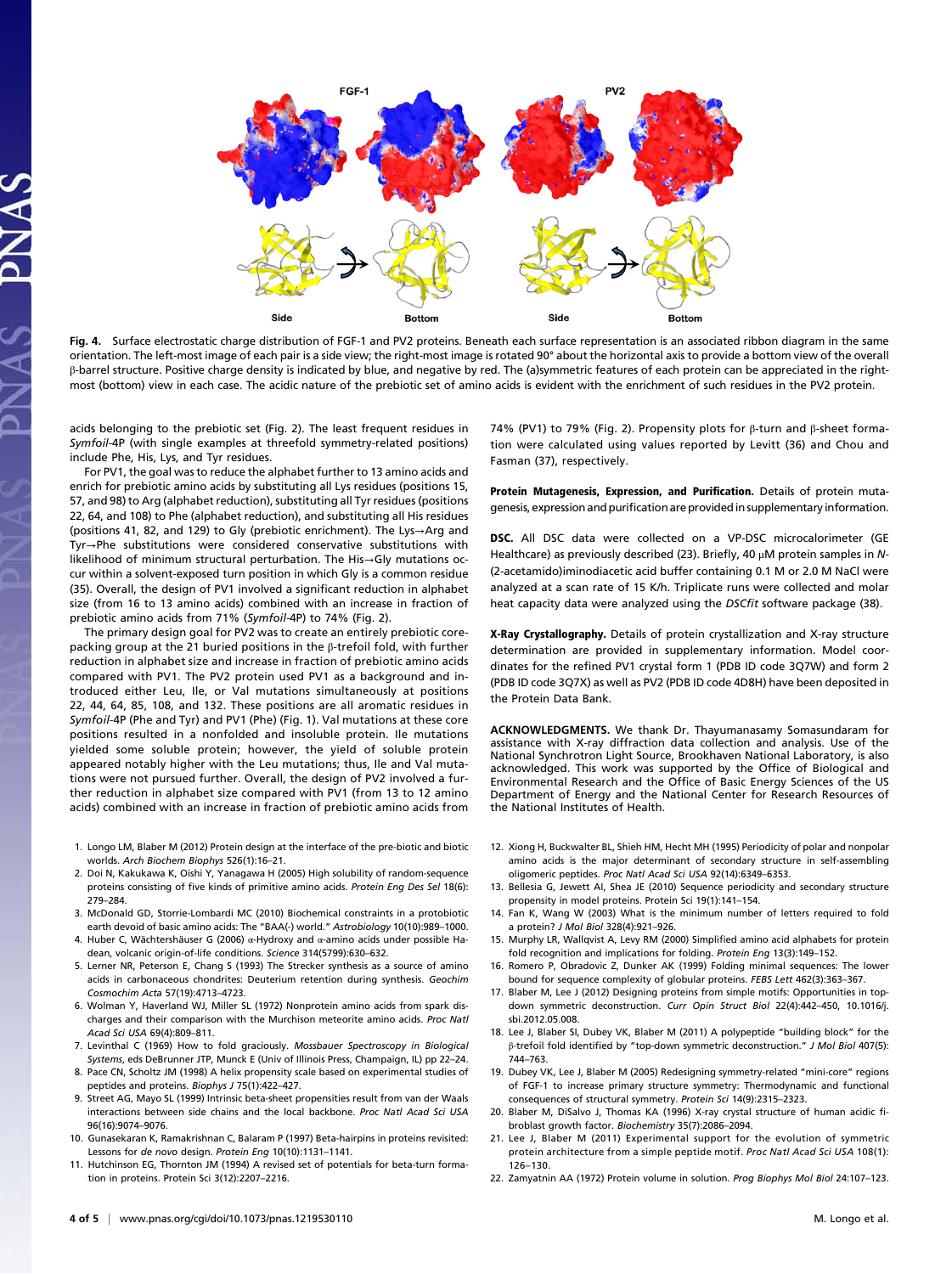- 23. Blaber SI, Culajay JF, Khurana A, Blaber M (1999) Reversible thermal denaturation of human FGF-1 induced by low concentrations of guanidine hydrochloride. Biophys J 77(1):470–477.
- 24. Collins KD, Washabaugh MW (1985) The Hofmeister effect and the behaviour of water at interfaces. Q Rev Biophys 18(4):323–422.
- 25. Broering JM, Bommarius AS (2005) Evaluation of Hofmeister effects on the kinetic stability of proteins. J Phys Chem B 109(43):20612–20619.
- 26. Zhang Y, Cremer PS (2006) Interactions between macromolecules and ions: The Hofmeister series. Curr Opin Chem Biol 10(6):658–663.
- 27. Vonhippel PH, Wong K-Y (1964) Neutral salts: The generality of their effects on the stability of macromolecular conformations. Science 145(3632):577–580.

NAS

V<br>Z

- 28. Inouye K, Kuzuya K, Tonomura B (1998) Sodium chloride enhances markedly the thermal stability of thermolysin as well as its catalytic activity. Biochim Biophys Acta 1388(1):209–214.
- 29. Bágel'ová J, Fedunová D, Gazová Z, Fabian M, Antalík M (2008) Influence of NaCl and sorbitol on the stability of conformations of cytochrome c. Biophys Chem 135(1-3): 110–115.
- 30. Hutcheon GW, Vasisht N, Bolhuis A (2005) Characterisation of a highly stable α-amylase from the halophilic archaeon Haloarcula hispanica. Extremophiles 9(6):487–495.
- 31. Paul S, Bag SK, Das S, Harvill ET, Dutta C (2008) Molecular signature of hypersaline adaptation: Insights from genome and proteome composition of halophilic prokaryotes. Genome Biol 9(4):R70.71-19.
- 32. Eisenberg H, Mevarech M, Zaccai G (1992) Biochemical, structural, and molecular genetic aspects of halophilism. Adv Protein Chem 43:1–62.
- 33. Kennedy SP, Ng WV, Salzberg SL, Hood L, DasSarma S (2001) Understanding the adaptation of Halobacterium species NRC-1 to its extreme environment through computational analysis of its genome sequence. Genome Res 11(10):1641–1650.
- 34. Oren A, Larimer F, Richardson P, Lapidus A, Csonka LN (2005) How to be moderately halophilic with broad salt tolerance: Clues from the genome of Chromohalobacter salexigens. Extremophiles 9(4):275–279.
- 35. Lee J, Dubey VK, Longo LM, Blaber M (2008) A logical OR redundancy within the Asx-Pro-Asx-Gly type I β-turn motif. J Mol Biol 377(4):1251–1264.
- 36. Levitt M (1978) Conformational preferences of amino acids in globular proteins. Biochemistry 17(20):4277–4285.
- 37. Chou PY, Fasman GD (1978) Prediction of the secondary structure of proteins from their amino acid sequence. Adv Enzymol Relat Areas Mol Biol 47:45–148.
- 38. Grek SB, Davis JK, Blaber M (2001) An efficient, flexible-model program for the analysis of differential scanning calorimetry protein denaturation data. Protein Pept Lett 8(6):429–436.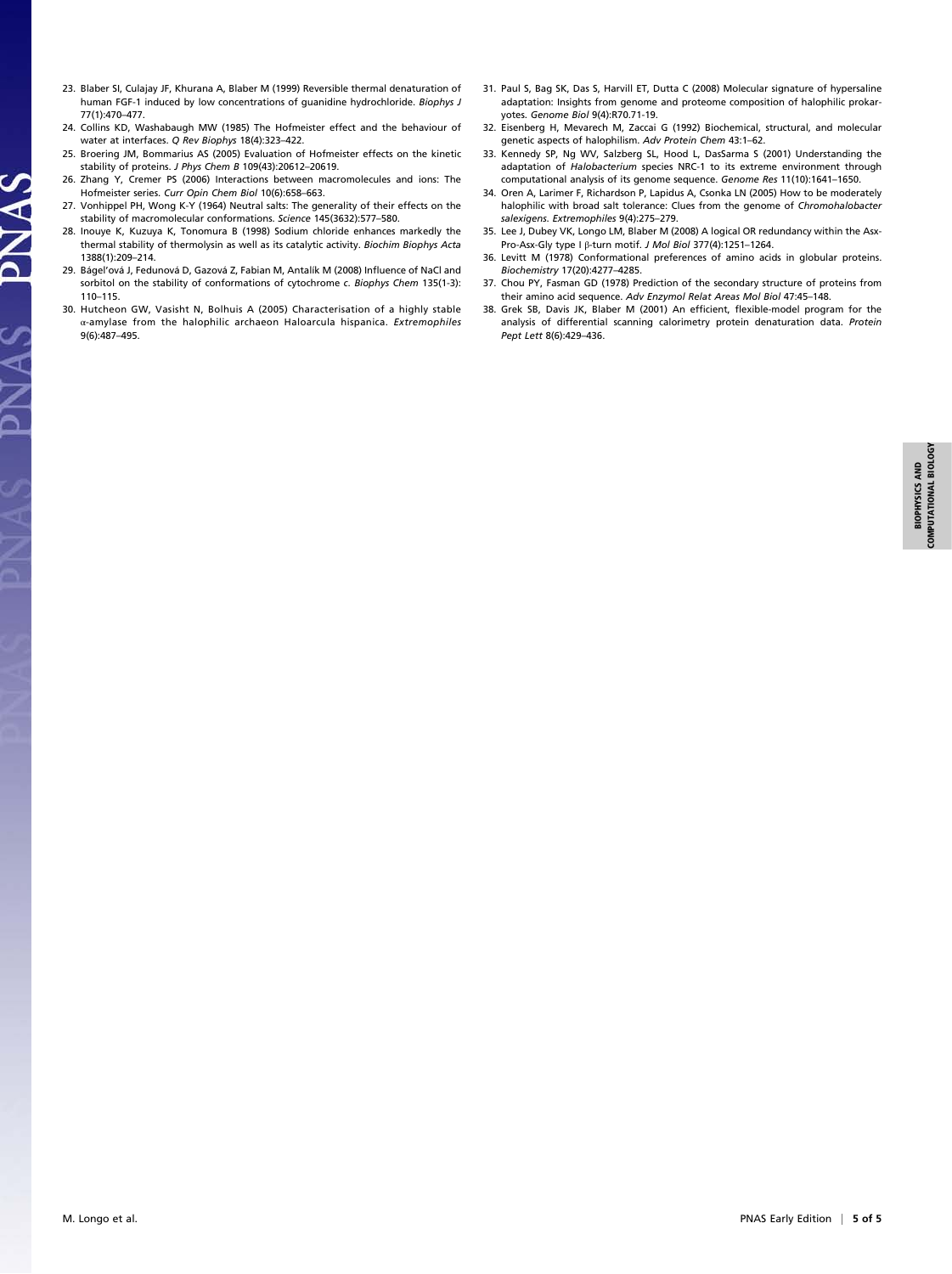## Supporting Information

### M. Longo et al. 10.1073/pnas.1219530110

### SI Materials and Methods

Protein Expression and Purification. Primitive version (PV)1 and PV2 mutantswere constructedin the background of the denovo designed simplified β-trefoil protein (Symfoil-4P) synthetic gene (1). The constructs contained an additional amino-terminal  $(His)$ <sub>6</sub> tag but deleted residues 1–10 of the Symfoil-4P protein. These deleted residues are not part of the fundamental β-trefoil architecture but comprise an unstructured N-terminal extension and were deleted to promote crystallization and reduce the biotic amino acid composition. The numbering scheme of the FGF-1 protein is retained in the PV1 and PV2 mutants for purposes of comparison (Fig. 1). The QuikChange site-directed mutagenesis protocol (Agilent Technologies) was used to introduce all mutations, which were confirmed by nucleic acid sequence analysis (Biomolecular Analysis Synthesis and Sequencing Laboratory, Florida State University). Expression and purification of recombinant proteins followed previously published procedures (2) and used Ni-NTA chelation and Superdex 75 size-exclusion chromatography (GE Healthcare). Purified protein was exchanged into 50 mM sodium phosphate, 0.1 M NaCl, 10 mM (NH<sub>4</sub>)<sub>2</sub>SO<sub>4</sub>, pH 7.5 ("crystallization buffer") for crystallization studies or 20 mM N-(2-acetamido)iminodiacetic acid (ADA), 0.1 M or 2.0 M NaCl, pH 6.6 ("ADA buffer") for all biophysical studies. The extinction coefficients for FGF-1 and Symfoil-4P mutant form were determined by the method of Gill and von Hippel (3); concentration of PV1 and PV2 were determined by bicinchoninic acid assay in reference to a known Symfoil-4P  $(1, 4)$ concentration standard.

- 1. Lee J, Blaber M (2011) Experimental support for the evolution of symmetric protein architecture from a simple peptide motif. Proc Natl Acad Sci USA 108(1): 126–130.
- 2. Brych SR, Blaber SI, Logan TM, Blaber M (2001) Structure and stability effects of mutations designed to increase the primary sequence symmetry within the core region of a β-trefoil. Protein Sci 10(12):2587–2599.
- 3. Gill SC, von Hippel PH (1989) Calculation of protein extinction coefficients from amino acid sequence data. Anal Biochem 182(2):319–326.
- 4. Lee J, Blaber SI, Dubey VK, Blaber M (2011) A polypeptide "building block" for the β-trefoil fold identified by "top-down symmetric deconstruction." J Mol Biol 407(5):744–763.

X-Ray Crystallography. Purified mutant protein in crystallization buffer was concentrated to 10–15 mg/mL and crystal screening was performed using either the hanging-drop or sitting-drop vapor diffusion method at room temperature. Two different orthorhombic crystal forms of the PV1 mutant grew from  $1.5$  M (NH<sub>4</sub>)<sub>2</sub>SO<sub>4</sub>, 0.10  $M Li<sub>2</sub>SO<sub>4</sub>$ , and either 0.1 M Hepes pH 7.4 (form 1) or 0.1 M Tris pH 7.0 (form 2). An orthorhombic crystal form of the PV2 mutant grew from 1.5 M (NH<sub>4</sub>)<sub>2</sub>SO<sub>4</sub>, 0.11 M Li<sub>2</sub>SO<sub>4</sub>, 0.1 M Tris pH 7.0. Crystals were mounted using Hampton Research nylon mounted cryo-turns and cryo-cooled in a stream of gaseous nitrogen at 100 K. Diffraction data for both PV1 crystals were collected at the ×25 beam line of the National Synchrotron Light Source at Brookhaven National Laboratory using an ADSC Q315 CCD detector. Diffraction data for PV2 were collected in-house, using a Rigaku RU-H2R rotating anode X-ray source equipped with an Osmic confocal mirrors (MarUSA) and a MarCCD165 detector. A single-crystal diffraction dataset was collected in each case and diffraction data were indexed, integrated, and scaled using the DENZO or HKL2000 software package (5, 6). Molecular replacement and refinement used the PHENIX software package (7), with 5% of the data in the reflection files set aside for  $R_{\text{free}}$  calculations (8). The structure was solved by molecular replacement, in which the Symfoil-4P de novo designed protein [Protein Data Bank (PDB) IDcode 3O4D] was used as the search model for PV1; subsequently, PV1 was used as the search model for PV2. Model building and visualization used the COOT molecular graphics software (9).

- 5. Otwinowski Z (1993) Oscillation data reduction program. Proceedings of the CCP4 Study Weekend: "Data Collection and Processing," eds Sawyer L, Isaacs N, Bailey S (SERC Daresbury Laboratory, Daresbury, England), pp 56–62.
- 6. Otwinowski Z, Minor W (1997) Processing of x-ray diffraction data collected in oscillation mode. Methods Enzymol 276(part A):307–326.
- 7. Zwart PH, et al. (2008) Automated structure solution with the PHENIX suite. Methods Mol Biol 426:419–435.
- 8. Brunger AT (1992) Free R value: A novel statistical quantity for assessing the accuracy of crystal structures. Nature 355:472–475.
- 9. Emsley P, Cowtan K (2004) Coot: Model-building tools for molecular graphics. Acta Crystallogr D Biol Crystallogr 60(Pt 12 Pt 1):2126–2132.



Fig. S1. Hydropathy, β-turn propensity, and β-strand propensity plots for FGF-1, PV1, and PV2 mutant proteins.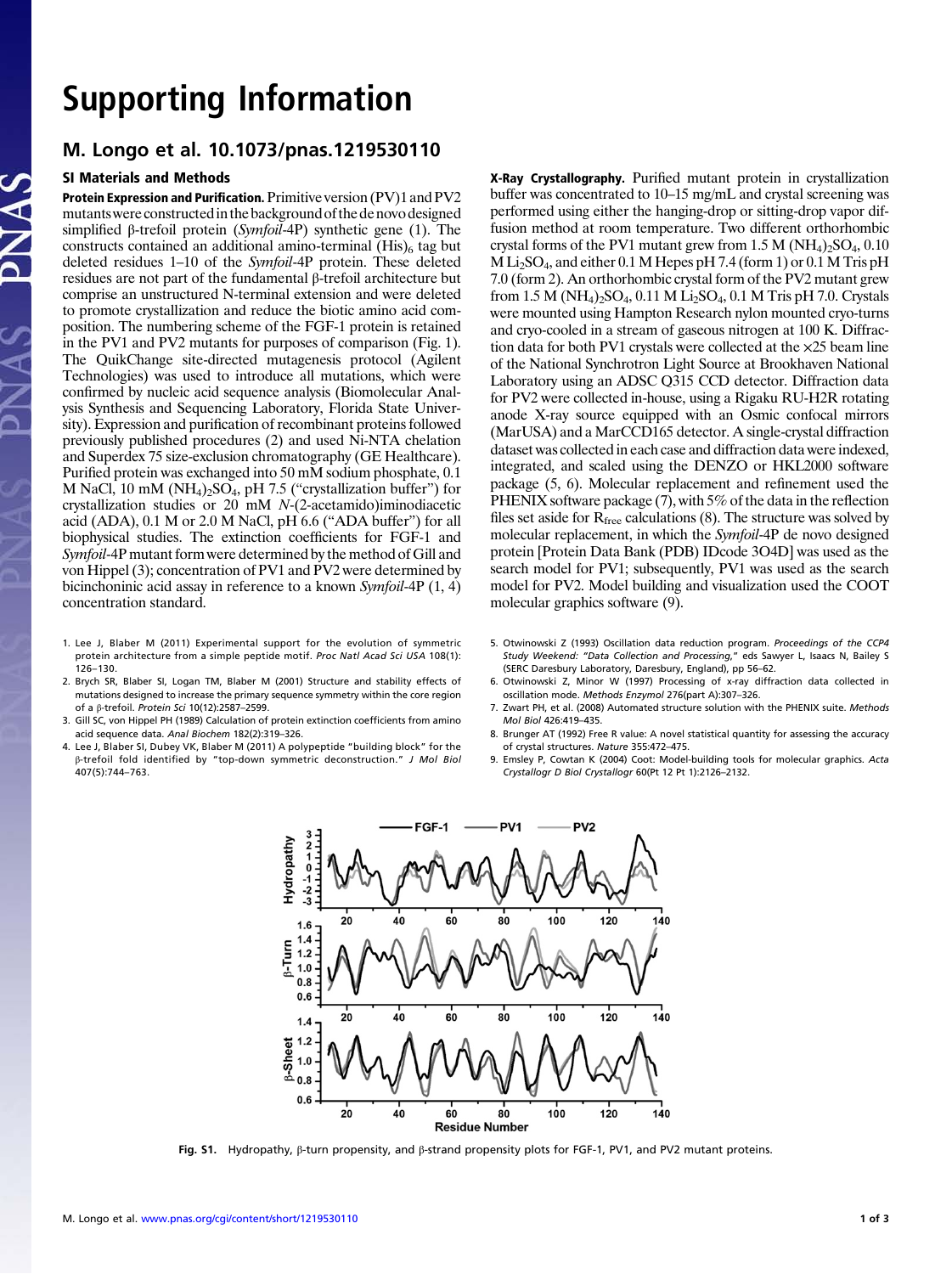

Fig. S2. Ribbon diagrams of FGF-1 (2AFG), Symfoil-4P (3O4D), PV1 (3QYX), and PV2 (4D8H) proteins from their respective X-ray structures. The view in each case is parallel to the threefold axis of internal rotational symmetry characteristic of the β-trefoil fold. The set of 21 hydrophobic packing groups is indicated by (light gray) stick representation, and six positions associated with aromatic side chains substituted by Leu in PV2 are indicated (dark gray). Also shown are the solvent excluded cavities (red) within each structure identified using a 1.2 Å probe radius (1).

1. Connolly ML (1993) The molecular surface package. Journal of Molecular Graphics 11:139–141.

| <b>Core Position</b> | FGF-1 | Symfoil-4P | PV <sub>1</sub> | PV <sub>2</sub> |
|----------------------|-------|------------|-----------------|-----------------|
| 14                   | L     |            | L               |                 |
| 22                   | F     |            | F               |                 |
| 23                   |       |            |                 |                 |
| 25                   |       |            |                 |                 |
| 31                   |       |            |                 |                 |
| 42                   |       |            |                 |                 |
| 44                   |       | F          | F               |                 |
| 56                   |       |            |                 |                 |
| 64                   | Y     |            | F               |                 |
| 65                   | L     |            |                 |                 |
| 67                   | M     |            |                 |                 |
| 73                   | L     |            |                 |                 |
| 83                   | с     |            |                 |                 |
| 85                   | F     | F          | F               |                 |
| 97                   | Y     | L          | L               |                 |
| 108                  | F     | Y          | F               | Ĺ               |
| 109                  | V     |            |                 |                 |
| 111                  | L     |            |                 |                 |
| 117                  | с     |            |                 |                 |
| 130                  |       |            |                 |                 |
| 132                  | F     | F          | F               |                 |
| # Carbons            | 96    | 99         | 99              | 81              |
| Alphabet size        | 7     | 5          | 4               | 3               |
| % Pre-biotic         | 67    | 83         | 83              | 100             |

Fig. S3. The 21 solvent-excluded core-packing positions in FGF-1, Symfoil-4P, PV1, and PV2 mutant proteins. Also shown are number of carbons, alphabet size and percent prebiotic amino acids in these sets. The shaded positions identify amino acids belonging to the prebiotic set.